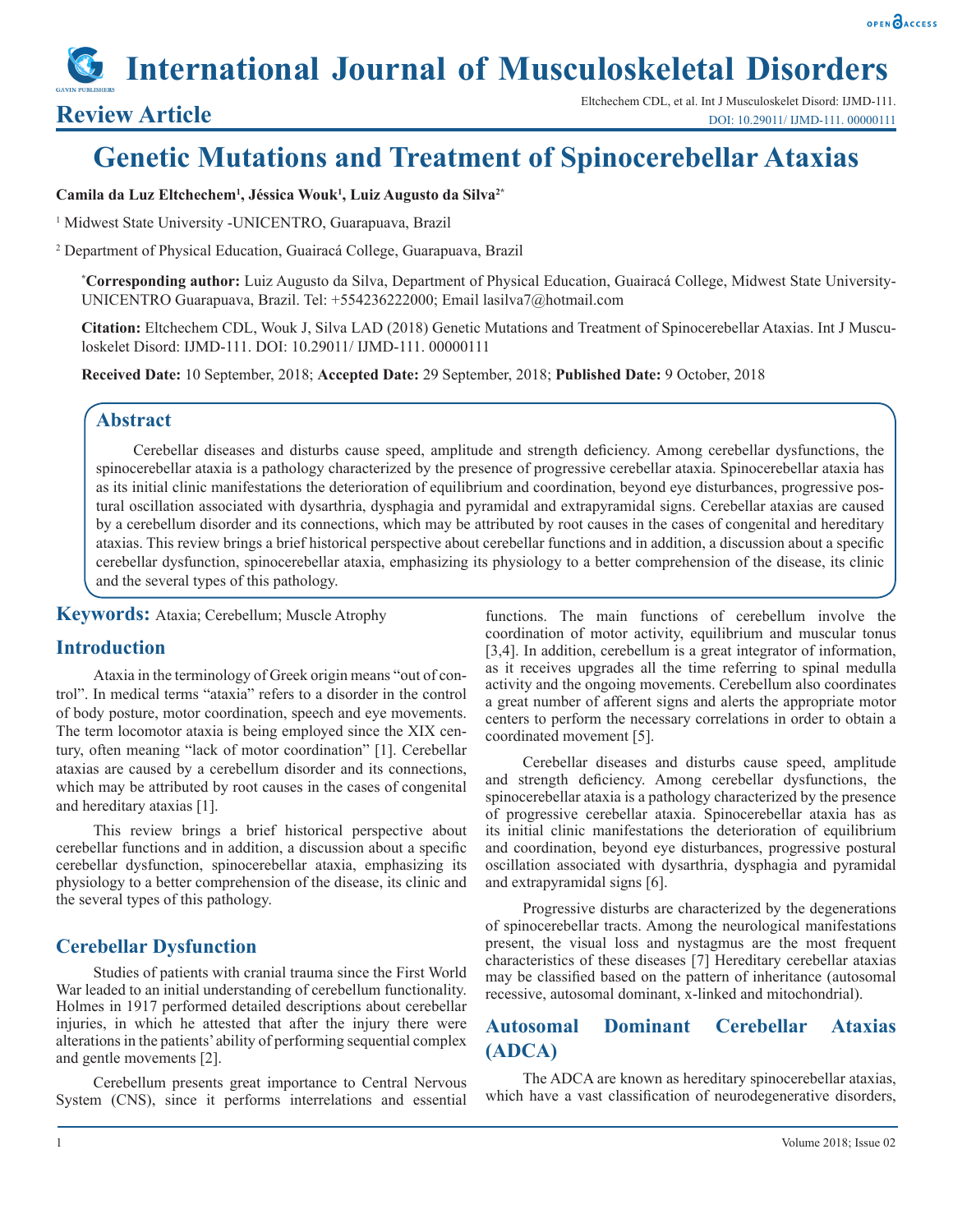**Citation:** Eltchechem CDL, Wouk J, Silva LAD (2018) Genetic Mutations and Treatment of Spinocerebellar Ataxias. Int J Musculoskelet Disord: IJMD-111. DOI: 10.29011/ IJMD-111. 00000111

but all have in common the ataxia. The etiology, in most of the cases, is explained by the mutations that occur in the evaluated gene, characterized by the presence of a repeat, expansive and unstable CAG trinucleotide [7].

 After the description of the first defective gene caused by ADCA, each new defective gene discovered received a numeration and ADCA started to be called spinocerebellar ataxia.

The clinical signs presented by the patients with this disease are, march progressive ataxia, members' progressive ataxia, eye movements abnormalities, dysarthria, dysphagia, facial atrophy, tongue fasciculation, pyramidal and extrapyramidal signs, peripheric neuropathies, deafness and visual loss. The patient's clinic depends on what type of ADCA he has and which modified gene is involved. The clinical characteristics are better stablished to ADCA in which a specific genetic defect is identified.

### **Spinocerebellar Ataxia (SCA) Types**

The most common spinocerebellar ataxias are characterized by an increased number of repetitions of a certain nucleotide sequence, above the number normally found in people without disease background. The enhancement of CAG trinucleotide repetitions is the most frequent cause of SCAs. These mutations are called dynamic expansions and arise from the instability of repeated DNA in the same locus. This fact causes a greater propensity to alterations in polymerase DNA enzyme, triggering an insertion of more nucleotides in this segment, favoring an expansion.

In his study, Takiyama [8] reported that the biological basis of repetitions in expansion disorders is the instability of these repetitions during cell division, in meiosis as well as in mitosis, and that this instability causes, by the process of contraction and genic conversion, different cellular populations with different numbers of repetitions, forming a mosaic of cells. The instability in meiosis causes gonadal mosaicism, observed in patients' sperm. During transmission, these patients tend to present greater expansion dimension through generations. When this mosaicism occurs during mitosis, it is detected in somatic cells (somatic mosaicism), including lymphocytes, muscular cells and central nervous system, however, it is less significant than the gonadal mosaicism.

In scientific literature, authors affirm that for most part of expansion disorders, there are differences related to clinical manifestation severity and age of symptoms' appearance. These differences depend from whom the expanded allele was inherited.

Among SCAs, when the transmission is paternal, an increased number of repetitions in children is verified, unlike when the expanded allele is maternal, in which this tendency is not observed. Therefore, paternal transmission involves worse clinical manifestations. In these cases, patients usually present the symptoms earlier than their father did. Normally, the more serious are the symptoms and the earlier they appear, the greater is the number of repetitions. This observation is known as symptoms anticipation and it is common in expansion disorders [9].

#### **Genetic Mutations and Treatment**

Among all spinocerebellar ataxias, the most common characteristic is cerebellum neurodegeneration. SCAs are differentiated by the involvement of extra cerebellar regions and genetic mutations during disease progression. This genetic involvement is what makes the disease propagate through generations, due to phenotype gap and the heterogynid that arises from expansions of DNA repetition.

Until the last decade there was a great difficulty in identifying the type of genetic mutation when symptoms appeared, therefore the difficulty of specifying the course of the disease was also a difficult task. In dominant disease, the clinical observation of younger ages at onset and increasing severity in successive generations is referred to as genetic anticipation. Variability in age at onset, especially the anticipatory decrease in age at onset in successive generations, is regarded as a hallmark of polyglutamine expansion SCAs. The discovery that the CAG repeat length changes in size during transmission, germline mosaicism, is the molecular explanation for this finding. Whereas normal alleles are transmitted to off spring without modification, pure expanded alleles are unstable and the number of CAG repeats tends to increase during transmission. Paternal expansions are more likely to be unstable during transmission. This paternal bias is often attributed to the increased number of mitotic divisions preceding male gametogenesis, but could also be attributable to alterations in the activity and concentration of DNA repair proteins. another genetic characteristic is the so called polyglutamine expansion SCAs. The polyglutamine expansion SCAs share a mutational mechanism with other polyglutamine expansion diseases, such as Huntington disease and spinal bulbar muscular atropy, and perhaps a pathogenic process, even though most of the proteins involved in polyglutamine expansion diseases have unknown or unrelated functions [10].

The polyglutamine expansion SCAs caused by translated CAG repeat expansions are the most well studied group of AD-CAs. They share the same mutation, a CAG repeat, which manifests above a threshold of CAG repeats that varies according to the gene-usually above 37-40 repeats, but repeats are much smaller in the gene for  $SCA6$  ( $>19$ )28 and much larger for  $SCA3$  ( $>51$ ) [10].

After the description of the first defective ACAD-causing gene, each newly discovered defective gene was numbered and ACAD was renamed Spinocerebellar Ataxia (SCA). The current classification based on genetic alterations comprises 31 types of SCA4. Its prevalence ranges from 0.9 to 3: 100,000, varying by type and continent. SCA1, 3 and 6 are the most frequent in the world. In Brazil, SCA3, also called Machado-Joseph Disease, is the most prevalent type [11].